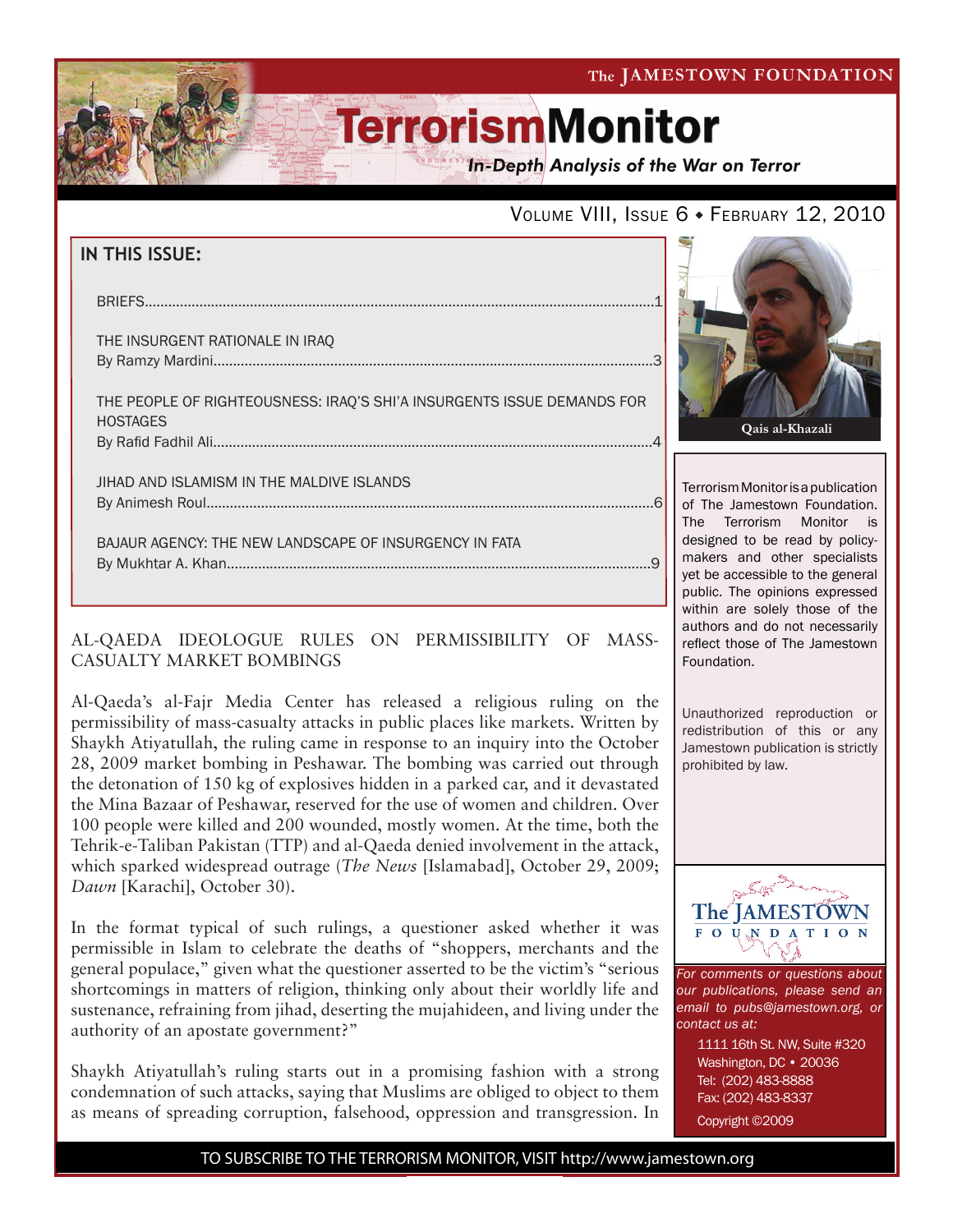short, they are "contrary to the pure religion of Islam." According to the shaykh, "It is a religious fact known to all that it is forbidden to transgress against a Muslim's life… It is considered one of the greatest of sins after shirk [polytheism]."

Based on these considerations, Shaykh Atiyatullah draws the conclusion that these types of bombings could not have been carried out by the mujahideen, whose activities never transgress the laws of Islam. "We firmly believe that they are carried out by the enemies of Allah, either through criminal security contractors such as Blackwater [Xe Services LLC] and their likes, or other filthy groups working under Pakistani intelligence [Inter-Services Intelligence – ISI] or some criminal impure generals in the army." The Shaykh alleges that the purpose of these bombings is to discredit the mujahideen and destroy their image in the Islamic world while scaring Muslims away from participating in jihad.

Shaykh Atiyatullah provides a lengthy quotation from an earlier statement by al-Qaeda's commander in Afghanistan, Shaykh Mustafa Abu al-Yazid (a.k.a. Shaykh Saeed al-Masri) on the Peshawar bombing (ansarnet.info, November 11, 2009). Part of the passage cited by Atiyatullah similarly claims the bombing and all those like it to be the work of Blackwater and Western intelligence agencies in league with the apostate rulers of Muslim nations:

> We believe that such bombings are the work of the Crusaders, the enemies of God, and their allies in the government and intelligence. It is part of the dirty war that they practice. How could that not be when they are the ones who mean harm to Muslims? They do not have any consideration for any sanctity and Muslim blood is worthless to them. Today, everyone knows that Blackwater and other criminal groups have violated Pakistan with support from [Pakistan's] corrupt and criminal government and its security agencies. They commit these ugly actions and blame them on the mujahideen through their media outlets in order to tarnish the image of the mujahideen and Muslims.

Shaykh Atiyatullah pauses to consider the possibility that some of these mass-casualty attacks on civilians may have been committed by the mujahideen, noting that if this is so, the culprits "are not mujahideen, but rather havoc-wreaking criminals… But in reality the

TerrorismMonitor Volume VIII • Issue 5 • February 4, 2010

probability of this is negligible, and all praise is due to Allah, the mujahideen can certainly not do this."

### AFGHAN PRESIDENT HAMID KARZAI ADMITS TO COVERT TALKS WITH MULLAH OMAR'S TALIBAN

In an Arabic-language interview carried on January 29 by al-Jazeera, Afghanistan president Hamid Karzai acknowledged that covert talks with Mullah Omar's Taliban began nearly 15 months ago in Saudi Arabia and suggested NATO had made "major errors" in the defense of his regime.

With regard to trying American, British or NATO soldiers for killing Afghan civilians, Karzai confirmed his desire to have suspects delivered over to his government for justice. "We want this and we demand it." At the same time, the president said it was his intention to follow through with his campaign pledge to "free every Afghan prisoner" held in American prisons in Afghanistan. "I hope that the U.S. side will understand this as an indispensable need in order to win the trust of the Afghan people so that they might continue their journey with us. In order that the United States might succeed in Afghanistan this thing must happen."

While acknowledging the Afghan National Army was not yet capable of ensuring national security, Karzai laid the bulk of the blame for Afghanistan's deteriorating security conditions at the feet of NATO. "Both sides are responsible… The Afghan forces were not strong enough and they made mistakes. The NATO forces made major errors." Karzai suggests that the bulk of the Taliban forces are composed of young men without hope or shelter and distinguishes between these young men and "the terrorists" that must be defeated in Afghanistan. "That is what I want the NATO forces to understand; namely, that the war against terrorism should not be waged in Afghanistan's villages; it does not mean pursuing every man with a beard and a turban, or anyone who dons the Afghan traditional outfit."

The president confirmed recent rumors that members of his government had met with a Taliban delegation approved by Afghan Taliban leader Mullah Muhammad Omar in Saudi Arabia in September 2008. "Yes, this happened sometime ago. They are Afghans and we also are Afghans and we have known each other since the days of jihad against the Soviets. There was cooperation between me and Taliban when this movement appeared.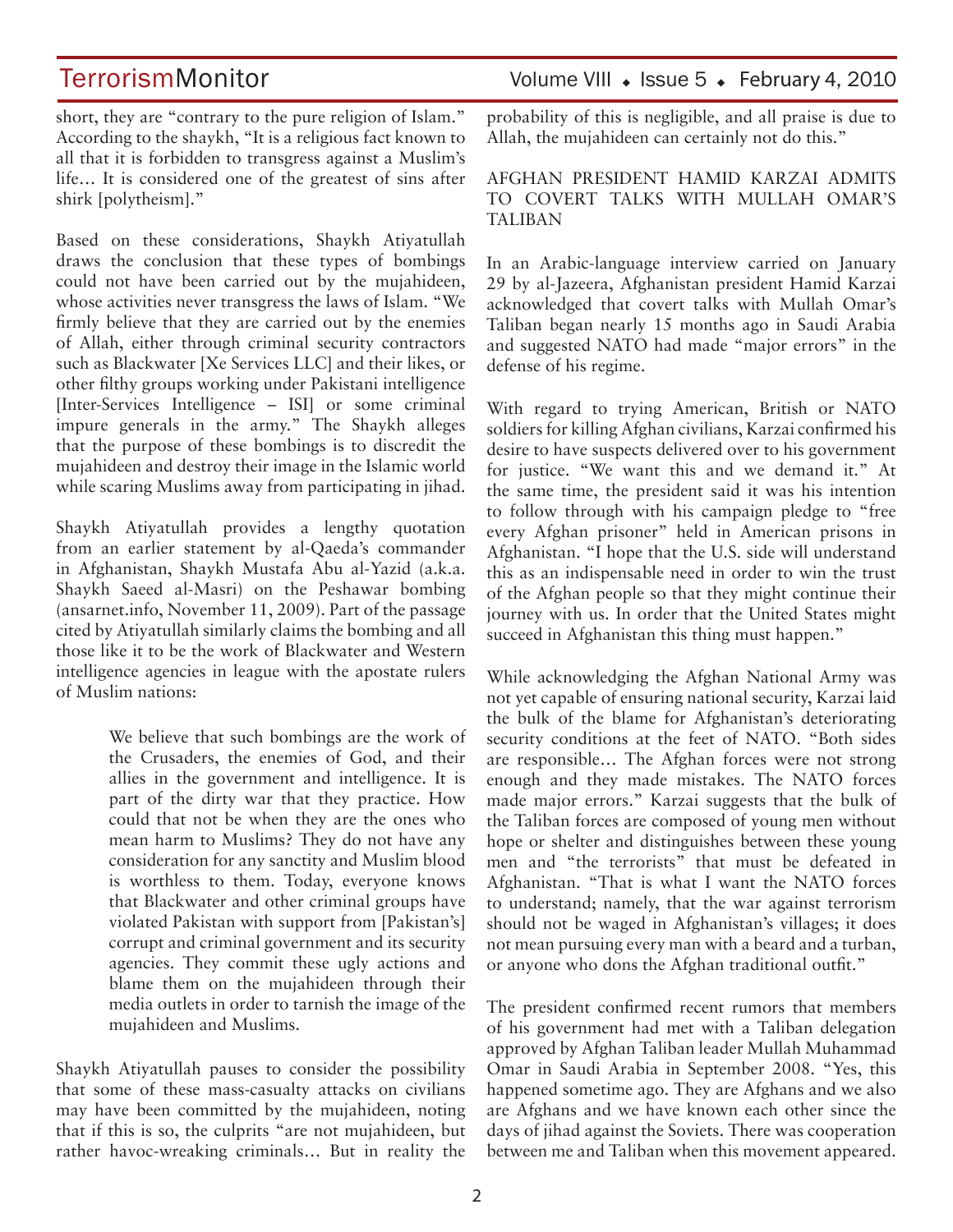I know them very well." The talks in Mecca were reportedly initiated after a senior Saudi official traveled to Pakistan's North Waziristan Tribal Agency in an attempt to meet with top Taliban leaders and al-Qaeda's deputy leader, Dr. Ayman al-Zawahiri. Though the Saudi official failed to meet anyone other than third-tier Taliban commanders, the effort led to the organization of secret talks in Mecca sponsored by the Saudis and attended by American officials. Though nothing came of these talks due to the Taliban's insistence on an American withdrawal before negotiations could begin, parleys facilitated by Pakistan's Inter-Service Intelligence (ISI) and Saudi Arabia's General Intelligence Directorate (GID) are reported to be ongoing (*The News* [Islamabad], February 6). Karzai announced on January 28 that he had made a formal request to Saudi Arabia's King Abdullah bin Abdul Aziz Al Saud for help in facilitating talks with the Taliban (*The News*, January 28).

Karzai denied the existence of direct talks between himself and Mullah Omar. "Unfortunately I cannot find him and talk to him directly. If I can find his telephone number or his address I will certain contact him." In another interview several days later, Karzai expressed his hope for reconciliation with Mullah Omar and the Taliban leader's return to Afghanistan – under one condition: "Mullah Omar is first and foremost an Afghan, and we want all Afghans to return. Afghanistan is a democratic country, but it is also an Islamic country, and the Taliban know that… The rejection of al-Qaeda and terrorist networks is an absolute prerequisite [for reconciliation]" (*Der Spiegel*, January 31).

## **The Insurgent Rationale in Iraq**

### *By Ramzy Mardini*

The string of high-profile bombings that followed the withdrawal of U.S. combat forces from Iraqi cities on June 30, 2009 exposed not only Iraqi security shortcomings, but also the continued effectiveness of the insurgents to carry out demanding operations. These types of operations suggest the militants are choosing high-profile terrorism as a strategy for undermining counterinsurgency efforts, targeting the confidence and trust of the population in the government as a way of ensuring a climate of uncertainty, feeble governance, and organizational survival.

## TerrorismMonitor Volume VIII • Issue 5 • February 4, 2010

A new security challenge emerged when U.S. combat forces exited Iraqi cities in accordance with the Status of Forces Agreement arranged by the outgoing Bush administration. Without U.S. combat forces patrolling side-by-side with Iraqi soldiers in urban areas, deterrence-by-denial becomes less credible, bestowing to insurgents a new rational basis for exploiting a weaker security apparatus.

Sunni insurgent groups and Shi'a militias invested much time and resources to gain and hold territory during the height of the insurgency (2005-2007), but militant strongholds were uprooted over the course of a population-centric counterinsurgency carried out by U.S. and Iraqi forces. The loss of territorial possession has forced a smarter, albeit less resourceful, insurgency. It has evolved from being centered on a costly and preoccupying defensive posture to a purely offensive and asymmetric terrorist campaign.

By building confidence and trust between the population and protection forces, counterinsurgency fosters a rational framework for locals to cooperate and provide intelligence without fearing retribution. This public engagement forces upon militants a higher demand for secrecy in avoiding exposure, likely leading to a greater inclination towards political assassination operations.

This was the case on February 7, when gunmen with silencers in the Raas al-Jada area of western Mosul assassinated Dr. Soha Abdullah Jarallah – a female political candidate and part of former Prime Minister Ayad Allawi's al-Iraqiya coalition (*Aswat al-Iraq*, February 7). Preceding the December 30, 2009 twin bombings in al-Anbar that killed 30, wounded over 100 and severed the hand of Governor Qassim Mohammed Abid al-Fahdawi, a series of nearly 40 assassination attempts targeted tribal, religious, security, and political figures in the province.

With the increased need for secrecy coupled with limited resources, insurgent groups are likely to better utilize their force-multiplier advantages and existing assets, while adopting cautious operational assessments. The three highly coordinated, mass-casualty Baghdad bombings since the June 30, 2009 withdrawal (occurring on August 19, 2009; October 25, 2009; and December 8, 2009) are a testament that the adversary recognizes the effectiveness of infrequent, high-profile attacks on government symbols in influencing the minds of Iraqis.

In addition, with a more capable and visible central government in Baghdad, the incentive for insurgent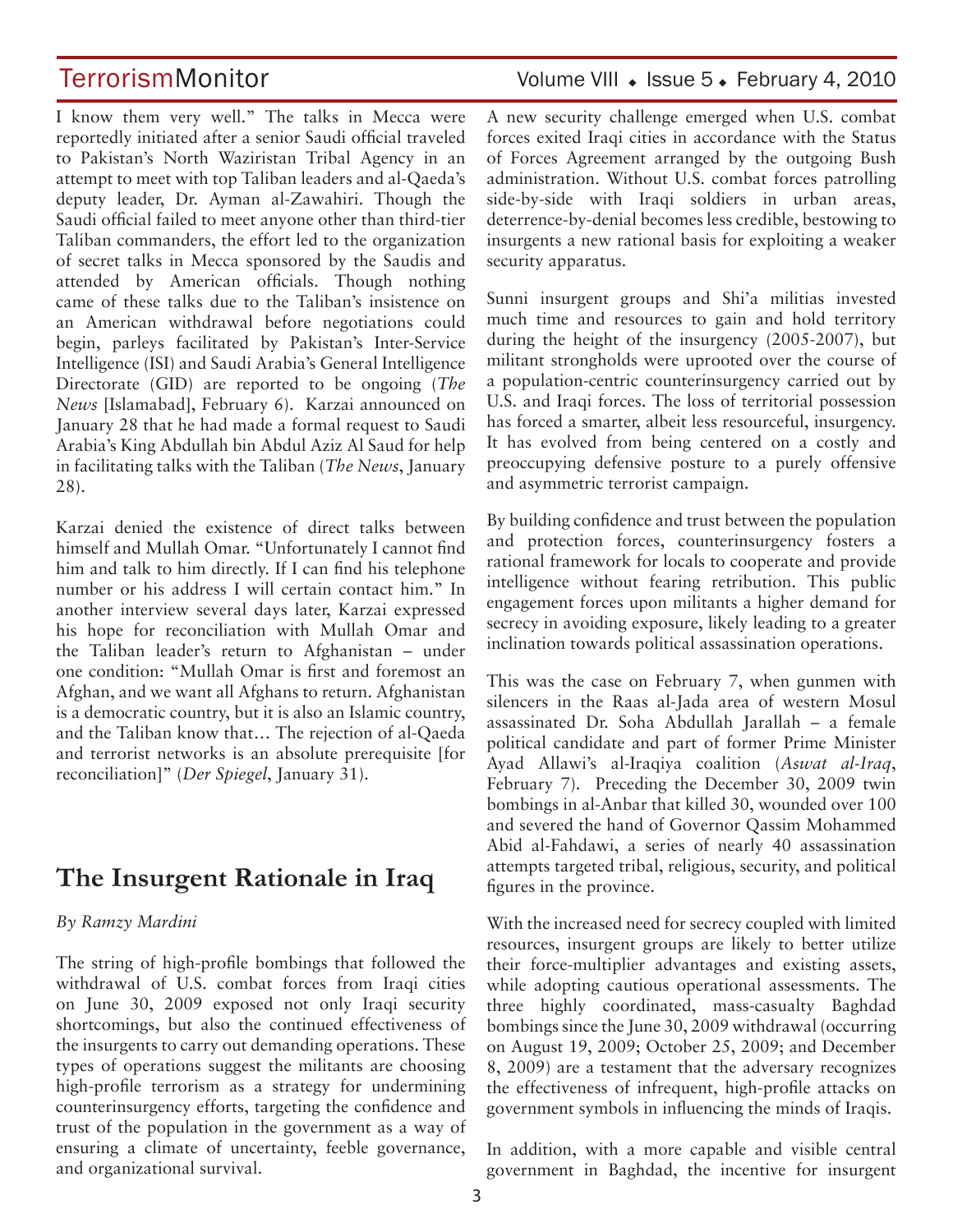groups to pool resources and cooperate with one another has increased. An example may be found in the Jaysh Rijal al-Tariqah al-Naqshabandiyah (JRTN), a militant Sufi movement with ties to Ba'athist leaders including Izzat Ibrahim al-Douri. The movement is known to have formed new ties to other Sunni insurgent groups (see *Terrorism Focus*, February 21, 2007; July 28, 2008). In November 2009, U.S. General Raymond Odierno suggested that al-Qaeda in Iraq was also collaborating with Ba'athist elements, recognizing that AQI "has now become more and more dominated by Iraqi citizens" rather than foreign jihadis (Reuters, November 18, 2009).

Because no openly defined militant stronghold exists, the battleground for combating the insurgency has become undefined as well. Insurgents can now decide when and where to become active members of the resistance, rationally choosing to fight—or not fight—depending upon which side is advantaged. This was noticeable during Prime Minister Nuri al-Maliki's Mosul offensive in May 2008, codenamed Za'eer al-Assad (Lion's Roar), which disappointed some Iraqi commanders who were expecting a hardened resistance amongst the militants.

Instead of engaging armies in guerilla warfare, the insurgents favor exploiting areas of political and ethnic sensitivity with the intention of inflaming interethnic tensions. Their assassination campaign against the Sahwa (Awakening) Movement coerces fearful and disgruntled Sunnis to opt out of the fight against insurgents, while the Shi'a-led government continues to arrest many senior Sahwa officials on the grounds of supporting terrorism. On January 23, all 13,000 Sahwa fighters in Diyala province left their posts in protest of Baghdad's harassment campaign against them (Aswat al-Iraq, January 23).

Insurgents are also fueling dangerous suspicions between Sunni Arabs and Kurds by exploiting the debate on the "disputed territories" in Ninawa province, compounding the rising tensions between the Sunni Arab provincial governor Atheel al-Nujaifi and the Kurdish Regional Government (KRG) (*Aswat al-Iraq*, August 14, 2009; Niqash, February 24, 2009; *Kurdish Globe*, February 6). Tensions have risen to the verge of armed conflict on multiple occasions, only to be defused by the intervention of U.S. combat forces.

The debate over Article 140 – a constitutional provision that aims to settle the dispute over territorial ownership between the KRG and the national government – remains

### unresolved and a potential rationale for a second civil war. In addition, the first post-Saddam census has been delayed until after the scheduled withdrawal of all U.S. combat forces in August 2010 (*Aswat al-Iraq*, August 31, 2009). Along with the March 2010 parliamentary election, these political proceedings offer real venues for exploitation and destabilization by insurgents.

The objectives of the insurgent groups have narrowed and become more realistic because they have ceased to be territorially defined. Strategic and tactical assessments are no longer about gaining territory, but rather to complicate counterinsurgency activities by instilling in the public a sense of uncertainty, suspicion, insecurity, and dwindling confidence in the Iraq government. The lack of a territorial baseline has now forced militants to think prudently about how to effectively confront their adversary, as the power to coerce rather than control becomes the standard for operational planning.

*Ramzy Mardini was Special Assistant on Iranian Studies at the Center for Strategic Studies in Amman, Jordan and a former Iraq Desk Officer for Political Affairs at the Department of State. He has also served within the Executive Office of the President*.

## **The People of Righteousness: Iraq's Shi'a Insurgents Issue Demands for Hostages**

*By Rafid Fadhil Ali* 

The second man in the Iraqi Shi'a insurgent group Asa'ib Ahl al-Haq (The People of Righteousness – AAH), Shaykh Akram al-Ka'abi recently gave his first interview to the mainstream pan-Arab media. Al-Ka'abi talked to the London-based magazine *al-Majalla*, where he revealed that the AAH held two hostages, an American and a Briton, and would not release them without a deal that included the release of AAH prisoners, as well as other conditions (*al-Majalla*, February 2).

A few weeks ago the AAH, which has split from Muqtada al-Sadr's Jaish al-Mahdi (al-Mahdi Army – JAM), secured the release of its leader Qais al-Khaz'ali, who had been held in an American prison since March 2007 (See *Militant Leadership Monitor*, January 30).

## TerrorismMonitor Volume VIII • Issue 5 • February 4, 2010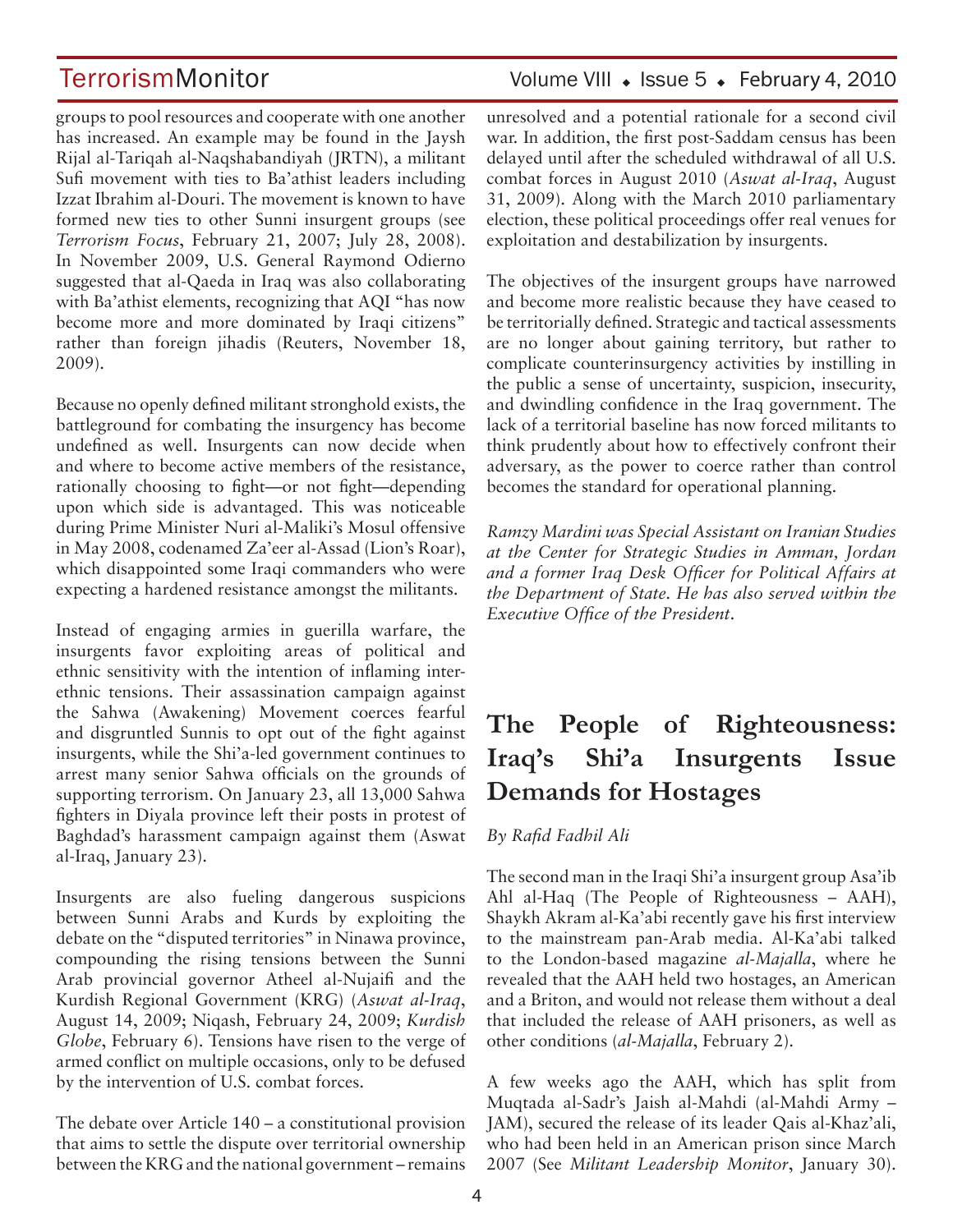The release of al-Khaz'ali came after the AAH handed over British hostage Peter Moore, who was kidnapped in Baghdad in 2007. Last summer the release of a number of AAH figures coincided with the handover of the bodies of three of the four bodyguards who were kidnapped along with Moore (see *Terrorism Monitor*, June 25, 2009).

Although both the Iraq and British government denied there was a prisoner exchange deal in the works with the AAH, al-Ka'abi stressed in the interview that there were negotiations with the Iraqi government but not the British. He named Iraqi Shi'a MP Sami al-Askari, an associate to Iraqi Prime Minister Nuri al-Maliki, as the government's representative.

Al-Ka'abi stated that the remaining British hostage is Alan McMenemy, one of Peter Moore's four bodyguards. The bodies of the other three were handed over to the Iraqi government last year and passed on to the British embassy in Baghdad. The UK Foreign Office maintains that McMenemy was killed some time ago but is still seeking the return of his body (*Telegraph*, January 4).

In the interview, al-Ka'abi began by describing the history of the AAH:

> Asa'ib Ahl al-Haq was founded under the name Ahl al-Kahf [The People of the Cave] right after the battle of Najaf in 2004. Muqtada al-Sadr decided then to stop the military operations. But many field commanders wanted to continue with the resistance. Consequently we worked to reorganize our troops independently. Based on the experiences of the battles of 2004 against the Occupier [i.e. the Coalition forces], we changed the tactics of the resistance. Brother Qais al-Khaz'ali and I were in charge of the JAM at that time. I ran the battle in Najaf and he ran the battle in Baghdad. We assigned other commanders in the provinces.

When asked about the relations of the AAH with Iran and its elite Revolutionary Guard, al-Ka'abi answered:

> Iran is a neighboring Islamic country; we respect it and we have good relations with it, especially since The Islamic Republic [of Iran] supports all of the resistance movements, like the Lebanese Hizbollah, the Palestinian Hamas and Islamic Jihad. The Iranian Revolutionary Guard is a

## TerrorismMonitor Volume VIII • Issue 5 • February 4, 2010

group of mujahideen, holy fighters who follow the principles of the Islamic Revolution [i.e. the Iranian Revolution of 1979]. There are many clerics and scholars among them. They have good relations with most of the Iraqi and regional parties.

Al-Ka'abi went on to praise the leader of the Lebanese Shi'a Hezbollah, Hassan Nasrallah. When asked if AAH elements received training in Lebanon, al-Ka'abi apologized, saying that he could not answer due to security reasons.

Al-Ka'abi stressed that the AAH has not killed Iraqis and was not involved in Sunni – Shi'a sectarian violence. Nevertheless, the AAH is criticized by many Sunnis in Iraq as one of the militias involved in sectarian killing. Such accusations have been echoed lately by some Shi'a as well. The AAH is currently trying to deny such accusations. Among the first items placed on the group's website was a statement denying the allegations:

> Like the other resistance and liberation movements, our resistance was subjected to false accusations by the Occupier's tools. We did not care about that because we know the sources, the reasons and the goals of such accusations. But what hurts us, and hurts all free resistance members and the honorable Sadrists, is to have such accusations [made] by our brothers and our own people (iraq-moqawama.com, February 2).

To demonstrate the importance of the AAH in Iraqi resistance operations, Al-Ka'abi listed the most prominent attacks carried out by his group:

> • An attack on an American unit in Karbala in 2007.

> • An October 10, 2006 attack on the American base Camp Falcon where more than a hundred soldiers were killed, according to al-Ka'abi. The U.S. military reported no casualties in what it described as an explosion in an ammunition dump at the base, but the AAH and rival Sunni insurgent groups argued over who was actually responsible for the explosion (al-Jazeera, October 24, 2009).

> • The assassination of an American commander in Najaf (no details provided).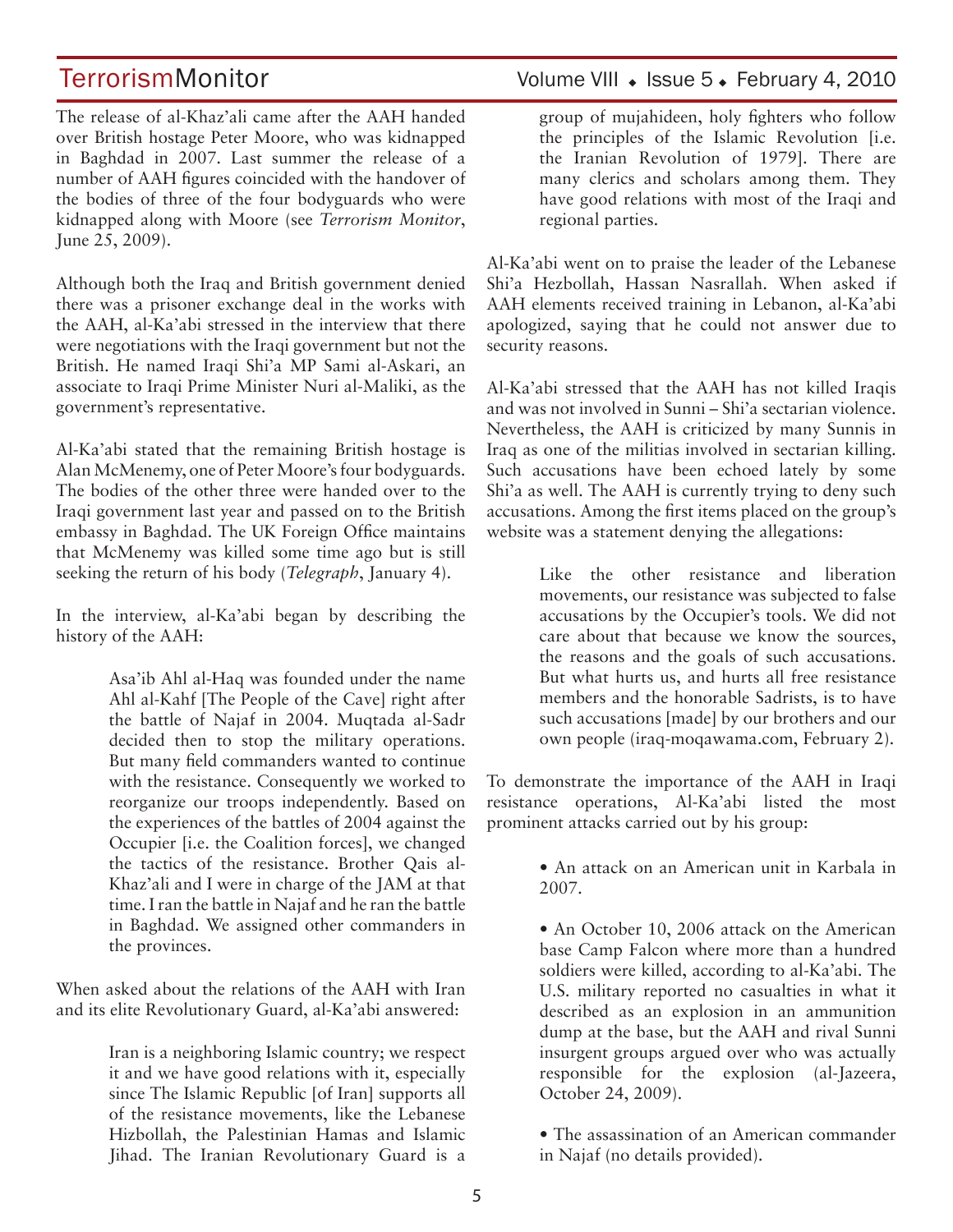• An attack on a British helicopter in Basra in 2006. Al-Ka'abi claimed that it was brought down by the AAH and five soldiers, including a high-ranking commander, were killed. Al-Ka'abi is probably referring to the May 6, 2006 downing of a British Lynx helicopter by a shoulder-fired surface-to-air missile in the center of Basra. Five British service personnel were killed (BBC, April 27, 2007; UK Ministry of Defence, May 6, 2006; *Times*, May 8, 2006).

• An attack on the Polish ambassador to Iraq. This was an unsuccessful attempt to abduct Polish Ambassador Edward Pietrzyk on October 3, 2007 that wounded the ambassador and left five dead (al-Jazeera, October 3, 2007).

Al-Ka'abi pointed out that there were many other attacks and many of those are published on the internet. Regarding the kidnapping of the five British hostages, al-Ka'abi denied that they were moved or held in Iran; "Iran has nothing to do with that. The hostages have not been moved out of Iraq at all."

According to al-Ka'abi, the American hostage is an American military translator of Iraqi descent, Spc. Ahmad Qusay al-Ta'ae, who was kidnapped in Baghdad in 2006. Though there are reports that al-Ta'ae was killed in 2006 by another group and his body transferred to the AAH, al-Ka'abi gave the impression the hostage was still alive (Reuters, February 6).

The AAH also placed a video on its newly-established website of what it described as a captured American officer (Iraq-moqawama.com, February 5). The video appears on the front page of the AAH website beside a copy of *al-Majalla*'s interview with al-Ka'abi. In the video a man appears in an American army uniform sitting in front of a black banner bearing the name of the AAH unit that has supposedly kidnapped the man – the Imam Ali al-Hadi Battalion. The man was identified as an American officer. Speaking English with a light Middle Eastern accent, the figure urges the American government to respond to the demands of the AAH. The man has since been identified as Issa Salomi, a civilian contractor and translator attached to the U.S. Army who was abducted on January 23. AAH's demands for the release of the American hostages include:

> 1- Releasing the resistance prisoners who did not kill Iraqis.

## TerrorismMonitor Volume VIII • Issue 5 • February 4, 2010

2- Punishing the bodyguards of the American security firm Blackwater (now Xe Services LLC), who are accused of killing Iraqi civilians in 2007, and providing compensation to the families of their victims.

3- The complete withdrawal of all foreign troops in Iraq.

There is still some confusion over which American hostage al-Ka'abi was referring to in his interview, but a few days later an AAH spokesman confirmed that the group was holding two American hostages rather than one (*Asharq al-Awsat*, February 9). Part of the confusion stems from the AAH practice of still referring to dead captives as "hostages."

The Iraqi government was clearly upset with the latest abduction. Sami al-Askari, the government negotiator with the AAH, said, "There was a truce with the AAH and the government helped them by releasing some of their detainees. But with the recent abduction they have broken the truce. Therefore we cannot release any more detainees" (*Asharq al-Awsat*, February 9).

*Rafid Fadhil Ali is a freelance journalist based in Iraq who specializes in Iraqi insurgent groups.*

## **Jihad and Islamism in the Maldive Islands**

### *By Animesh Roul*

Maldivian President Mohammed Nasheed admitted in October, 2009 that hundreds of Maldivian Muslims had been recruited by Pakistan-based terrorist groups and are presently fighting against government forces in Pakistan. [1] The revelation by Nasheed was substantiated by video footage circulated by al-Qaeda's media wing in November 2009, which not only proved Maldivians' participation in the global jihad movement, but also demonstrated the impact of radical Islam on the psyche of Maldivian youth. Ali Jaleel (a.k.a. Musab Sayyid), a Maldivian national who had been fighting alongside pro-Taliban forces in Pakistan, was featured in that video. [2] Ali Jaleel died during the suicide attack on the Inter-Services Intelligence (ISI) headquarters in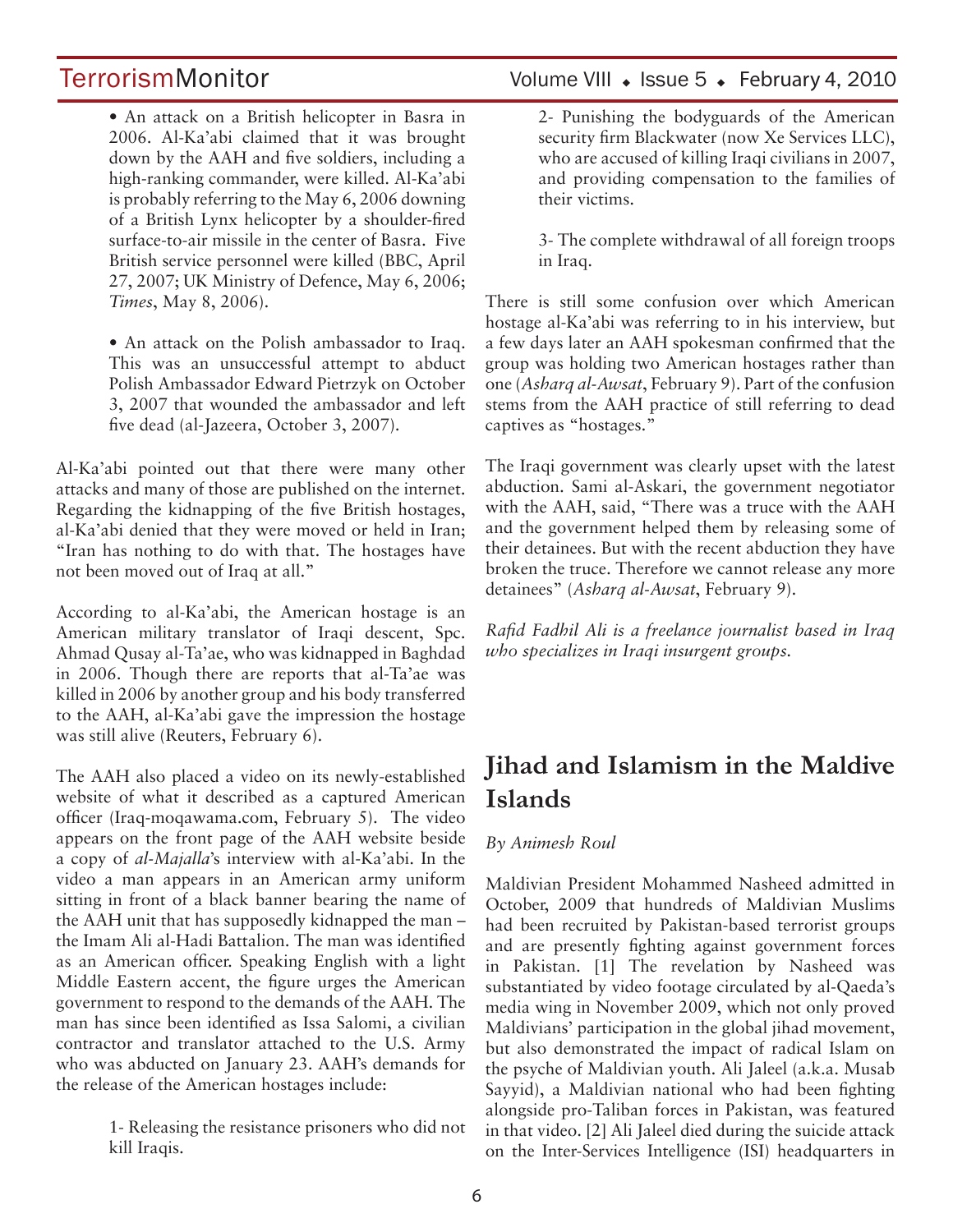TerrorismMonitor Volume VIII + Issue 5 + February 4, 2010

Lahore on May 27, 2009 (Haeveeru Online, November 8, 2009).

Soon after, another video aimed at jihadi recruitment featured a previously unknown al-Qaeda cell operating in the Maldives. The short video flashed the message, "Your brothers in the Maldives are calling you." This brief internet footage was perhaps a declaration of sorts for the establishment of the first al-Qaeda cell in the Maldives. The image in the video shows three men sitting together on a beach while another man is standing in the foreground near a coconut tree (Adnkronos International, November 20, 2009). Later it was confirmed that the video teaser was posted by the media wing of the lesser-known Ansar al-Mujahideen. [3]

In an earlier incident, Maldivian national Ibrahim Fauzee was arrested in Karachi, Pakistan, in May 2002 while living in a suspected al-Qaeda safe house. Fauzee, an Islamic cleric, was held in extrajudicial detention in the Guantanamo Bay detention camp until his release and repatriation to the Maldives in March 2005 (al-Jazeera, October 7, 2009). These and other incidents have sparked concerns about the spread of radical Islam in the Indian Ocean archipelago.

### A Paradise for Radicalism

The Maldives, a Sunni Muslim majority island nation, is sometimes described as a paradise for Islamic radicalism. The country witnessed a terrorist strike for the first time in September, 2007, when a bomb explosion in the capital Male wounded 12 foreigners, including British, Japanese and Chinese tourists (*The Guardian*, September 30, 2007). The blast in Sultan Park was targeted at the thriving tourism industry, which is by and large the economic lifeline of the Maldives. Despite the economic benefits, many radical Islamic groups active in the Maldives have denounced tourism's influence on the local Islamic culture.

Following the Sultan Park bombing, security agencies rounded up over 50 suspects, including a couple of Bangladeshi nationals. Many more fled to Pakistan and Sri Lanka. Two suspects wanted in the investigation, Abdul Latheef Ibrahim and Ali Shameem, had left the Maldives prior to the blast incident with the help of a sympathetic immigration official. Both suspects are believed to have traveled to Karachi via Sri Lanka.

Three terrorists in their early 20s, Mohamed Sobah, Moosa Inaz, and Ahmed Naseer, were sentenced to 15 years in jail in connection with the Sultan Park bombing after confessing to their role in the attack during the trial. [4] They have reportedly admitted their goal was to "target, attack and injure non-Muslims to fulfill jihad."

The bombing prompted the authorities to crack down on extremist elements holed up in the illegal Dhar-ul-Khair mosque on Himendu (or Himandhoo) Island in October 2007. The situation spiraled into a violent confrontation between the members of Dhar-ul-Khair mosque and security forces when the latter attempted to carry out a search and sweep operation. The Maldivian police and the Maldives National Defense Force (MNDF) successfully put down the radical rising and ended the hostage crisis in Dhar-ul-Khair in a scenario similar to the Lal Masjid standoff in Islamabad in July, 2007. Sixteen people were sentenced for the violent confrontation with police at Dhar-ul-Khair (Miadhu online, October 8, 2007; *The Guardian*, October 9, 2007).

### The Pakistan Factor

There is growing evidence of Maldivian youths frequenting Pakistan for reasons unknown or suspicious in nature, though enrollment in various madrassas (Islamic seminaries) was usually cited as the prime reason for their travel. Intelligence agencies of the United States and India have noted this development with concern and believe that the growing religious extremism in Maldives is a Pakistani import.

In the early weeks of February 2010, nine alleged Maldivian terrorists who were arrested in Pakistan's troubled South Waziristan tribal agency in March, 2009 were brought back to the Maldives. According to Maldivian police, these nine people have ties to the 2007 Sultan Park bombing and may have left the country for Pakistan via Sri Lanka for further training and indoctrination. The nine suspects, who were repatriated in two phases, included Yoosuf Izaadhy, Ahmed Ashraf, Abdullah Sameer, Ali Faiz, Moosa Yoosuf, Yoosuf Mohammed, Ali Shafeeq, Mohamed Zuhrey, and Ahmed Ali. (Haveruu Online, April 2, 2009; Minivan News, April 1, 2009; *Miadhu Daily*, February 8).

The infiltration of Pakistani militants in the Malidives goes back to the post-tsunami period. The Pakistanbased Idara Khidmat-e-Khalq (IKK), a charitable front of the Jamaat-ud-Dawa (JuD), reached the Maldives in the wake of the December, 2004 Indian Ocean tsunami under the guise of providing humanitarian services. The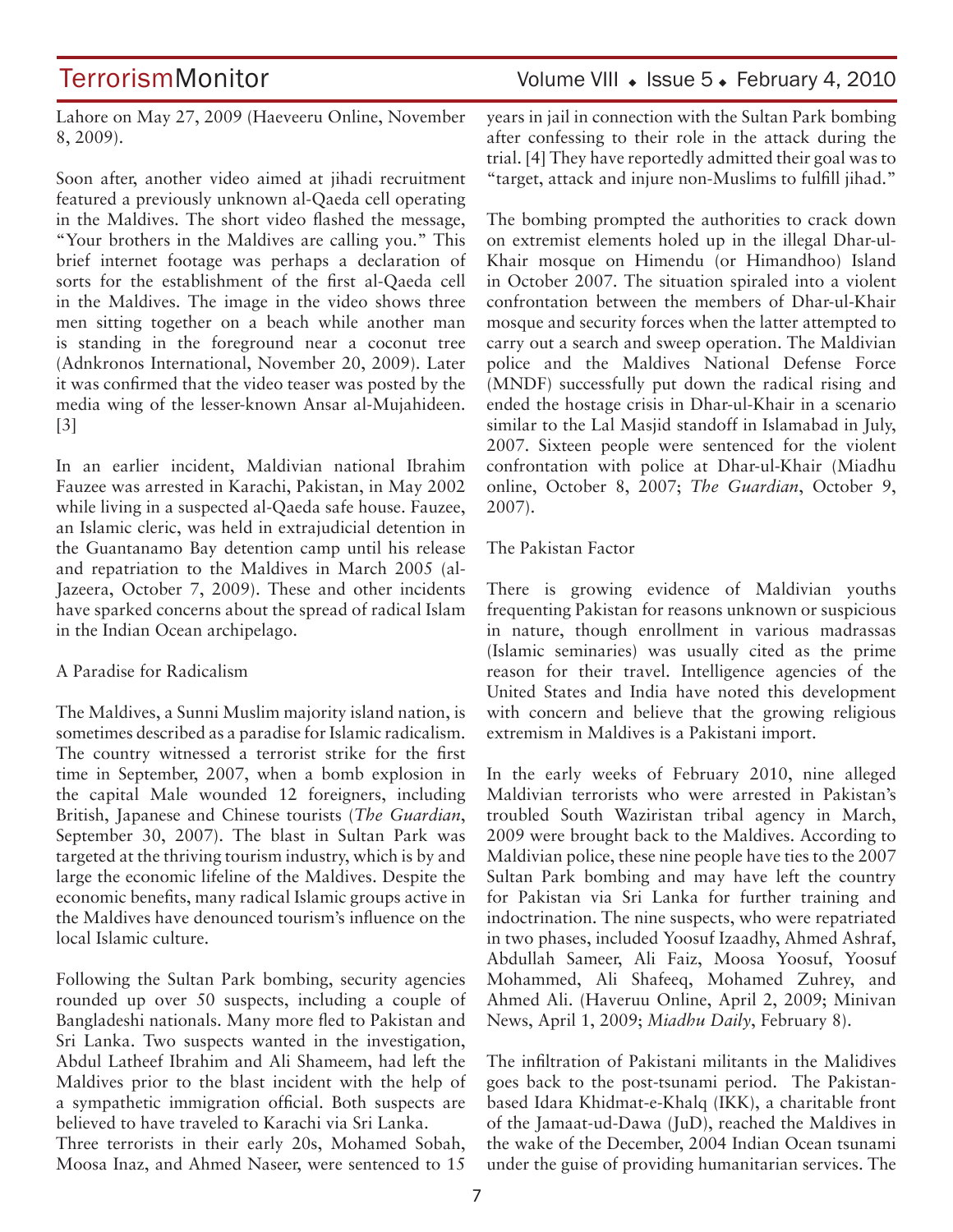JuD is the political face of the Kashmir-based Lashkare-Taiba (LeT) terrorist group. According to intelligence sources, the IKK spearheaded LeT's activities in the Maldives, which focused on drawing youths into its fold (rediff.com, September 10, 2009). The IKK reported spending \$282,000 in the Maldives, although the Maldivian government says the organization was never registered as a charitable group providing post-Tsunami relief (*The Hindu*, November 14, 2007).

### Worried India

Neighboring India fears that the Maldives' territory will be used as a breeding ground for Islamist terrorists or as a launching pad for attacks against India. The Maldives are undoubtedly a fertile ground for jihadist recruitment, due to an already radicalized youth (the effect of schools and madrassas being taken over by Mullahs), the influence of the Islamist organization Jamiat Ahl e-Hadith and the persuasive power of Islamist propaganda urging Maldivians to fight to relieve the plight of fellow Muslims abroad. As such, the Maldives offer excellent prospects for global jihadi groups like the LeT and al-Qaeda. Even Maldivian President Mohammed Naseed believes that there is a Maldivian connection to LeT's November 2008 attack on Mumbai (Rediff.com, October 26, 2009). With increasing concern for the growing radicalization of Maldivian society, and as reports surfaced about the LeT's foray into the archipelago, the government announced in January that it would not allow its territory to be used for terrorist activities against its neighbors, especially India (Press Trust of India, February 4).

The LeT has been trying to set up bases in uninhabited islands in the Indian Ocean since early 2005 under the guise of carrying out charitable operations. In mid-2009, India's Intelligence Bureau (IB) issued a warning that the next big attack on Indian soil would be launched from the Maldives and that this threat necessitated the establishment of a robust coastal security apparatus (Rediff.com, July 7, 2009). The IB has also cautioned that terrorist groups like LeT were trying to infiltrate India's porous coastline (*Economic Times*, June 30, 2009). Though this alert seemed routine, the actual threat emanating from places like Maldives is not totally unfounded. Again this year, the IB issued intelligence reports about LeT's aggressive strategy, which has seen the movement deploy nearly 1,000 operatives in the Maldives (Rediff.com, February 4; Minivan News, February 4).

## TerrorismMonitor Volume VIII • Issue 5 • February 4, 2010

In April 2005, Kerala police arrested Maldivian national Asif Ibrahim, who had reportedly frequented the Indian state to procure arms and ammunition for the LeT's Maldives operations. Ibrahim confessed to having planned to blow up a government-run mosque and to assassinate then-Maldivian President Maumoon Abdul Gayoom. Sabahuddin Ahmed, one the prime suspects in the Mumbai carnage, has disclosed details of the LeT's Maldives chapter and the organization's attempt to recruit youths there (Rediff.com, December 19, 2008).

Salafi Jihad and Talibanization

On an official level, the Maldivian government has become involved in promoting a deal between the Taliban and the Afghan government. A secret meeting in January between Afghan government officials and a delegation that included representatives of Gulbuddin Hekmatyar's Hizb-i-Islami, along with seven men "with close links to the Taliban and respected by Mullah Omar" raised fears among some Maldivians over a perceived trend towards Taliban-style governance in the Maldives (Minivan News, January 28). [5]

The newly democratized Maldives has been coming under the grip of a Salafi-Jihadi ideology which is increasingly gaining currency among Maldivians, especially the youth. Radical political parties such as the Adhalaat (Justice) Party (part of the government coalition) are clamoring for Shari'a to be implemented. Adhalaat, which is sympathetic to the Taliban, also control's the nation's Ministry of Islamic Affairs. Another growing Salafi-Wahhabist organization is the Jamiat ul-Salaf, which is vehemently opposed to secularism within Muslim-dominated societies. Jamiat ul-Salaf supports Islamizing education in the country and promotes intolerance towards other religions, especially Christianity.

The Ministry of Islamic Affairs of the Maldives claims to have developed de-radicalization methods and has been taking measures to curb the activities of the various transnational Islamic organizations that have arrived in the Maldives in recent years (*Miadhu Daily*, April 12, 2009). However, the radical branch of Islam and its call for jihad against non-believers has many more supporters in the Maldives now than in the past and threatens to continue inducing Muslim youths in that country to join global jihadi groups.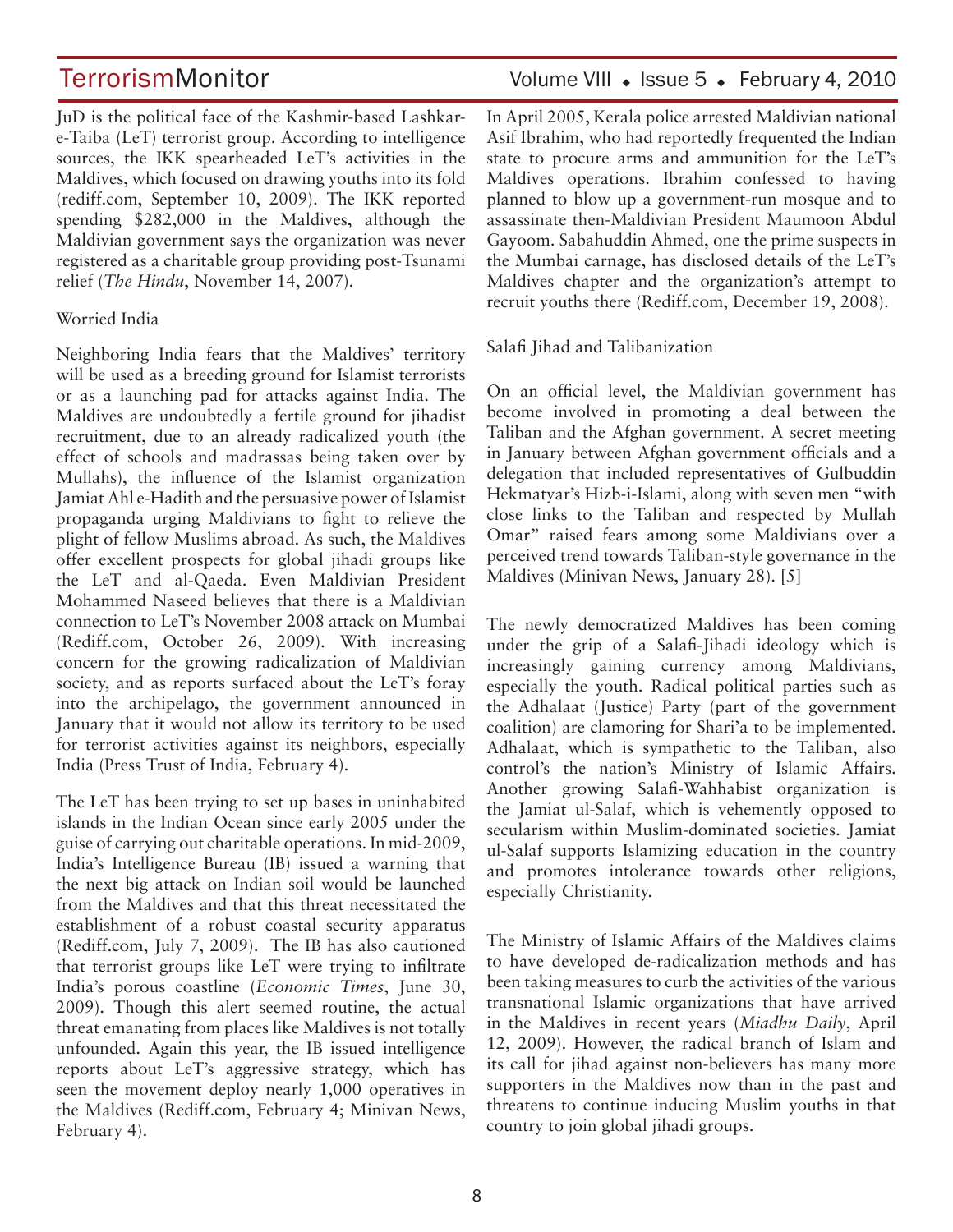## TerrorismMonitor Volume VIII + Issue 5 + February 4, 2010

*Animesh Roul is the Executive Director of Research at the New Delhi-based Society for the Study of Peace and Conflict (SSPC).*

Notes:

1. For a complete transcript of President Mohamed Nasheed's interview, See "Radicals in Pak recruiting our youth: Maldives", CNN-IBN, New Delhi, Oct 25, 2009.

2. See video of Ali Jaleel at http://www.liveleak.com/ view?i=e1a 1257529338.

3. See the video at http://threatswatch.org/ rapidrecon/2007/11/ansar-almujahideen-targets-the

4. Maldives Police Service, http://www.police.gov.mv, December 13, 2007.

5. Al-Jazeera TV, January 28 - http://english.aljazeera. net/news/asia/2010/01/20101271653316762.html

## **Bajaur Agency: The New Landscape of Insurgency in FATA**

*By Mukhtar A. Khan* 

Amid conflicting reports that Pakistani Taliban Chief Hakimullah Mahsud has succumbed to his injuries after being targeted in a U.S. drone attack last month, there is also news that the deputy chief of the Tehrik-e-Taliban Pakistan (TTP), Maulvi Faqir Mohammad, has resigned from his position as TTP leader in Bajaur Agency after developing differences with other Taliban leaders in the region (*The Nation* [Islamabad], February 2; *The News* [Islamabad], February 1). Maulvi Faqir has been replaced as TTP leader in Bajaur by Maulvi Mohammad Jamal ud-Din. Maulvi Faqir was a close confidante of Baitullah Mahsud, the former TTP chief who was killed in a U.S. drone attack in August, 2009. When there was a vacuum in leadership after Baitullah's death, Maulvi Faqir declared himself the new chief of the TTP. He later withdrew from the position when the Taliban shura (council) appointed Hakimullah as its leader. Until recently, Maulvi Faqir enjoyed unprecedented control over the Bajaur Taliban and other militant organizations in the area. His differences with other Taliban and militant leaders surfaced when he advised them not to attack Pakistani security forces in the Bajaur area (*Dawn* [Karachi], January 29). Since then he has fallen under suspicion among the inner Taliban circles as a covert advocate of the so-called "strategic depth" ideology of Pakistan's military leadership. A concept advanced for three decades by Pakistan's military and civilian establishment, "strategic depth" calls for ensuring that the Afghanistan government is pro-Pakistan and anti-India, thus relieving the need to maintain large forces on Pakistan's western border.

Military Offensive Against Militants

Since August 2008, Bajaur has seen major anti-terrorist military operations. The Pakistani government claimed to have cleared the area of all sorts of militants in February, 2009, but the claim had little reality on the ground. Several militant organizations in the Bajaur area remained active during this period and continued to carry out attacks against U.S. and NATO forces across the border in Afghanistan. However, the current military operations in Bajaur are believed to be the first serious offensive there against the Taliban and other local and foreign militants, including Uzbeks and some Arabs (Geo TV, February 1).

In a swift operation against militants in Bajaur, the Pakistani security forces have captured the Taliban stronghold of Sewai, taking the town in a fierce but brief fight on January 31 (*The News*, February 1). Helicopter gunships and jet fighters targeted the Taliban's hideouts and destroyed their bunkers in the days prior to the battle (*Daily Times* [Lahore], January 26). This was a sensitive and important area of Bajaur where the Taliban had established their own courts and built several underground bunkers. Sewai was used for holding shura meetings of the Taliban and all-important decisions were made here. The nearby town of Bajaur— Mamund Tehsil—is the birthplace of Maulvi Faqir Mohammad. Pakistani security forces have succeeded in occupying some parts of the strategic mountainous region known as Khazai Ghar.

The Pakistani security forces have taken control of the strategically valuable area around the Bajaur village of Damadola and they continue to advance. Damadola is known for its training camps for militants. It is believed that Osama bin Laden's deputy, Dr. Ayman al-Zawahiri frequently visited this region until February 2006, when he was targeted there by a CIA drone attack. Al-Zawahiri was not present, but the attack left 18 civilians dead. Following a January 30 suicide attack that killed 17 people, including security personnel, Pakistan's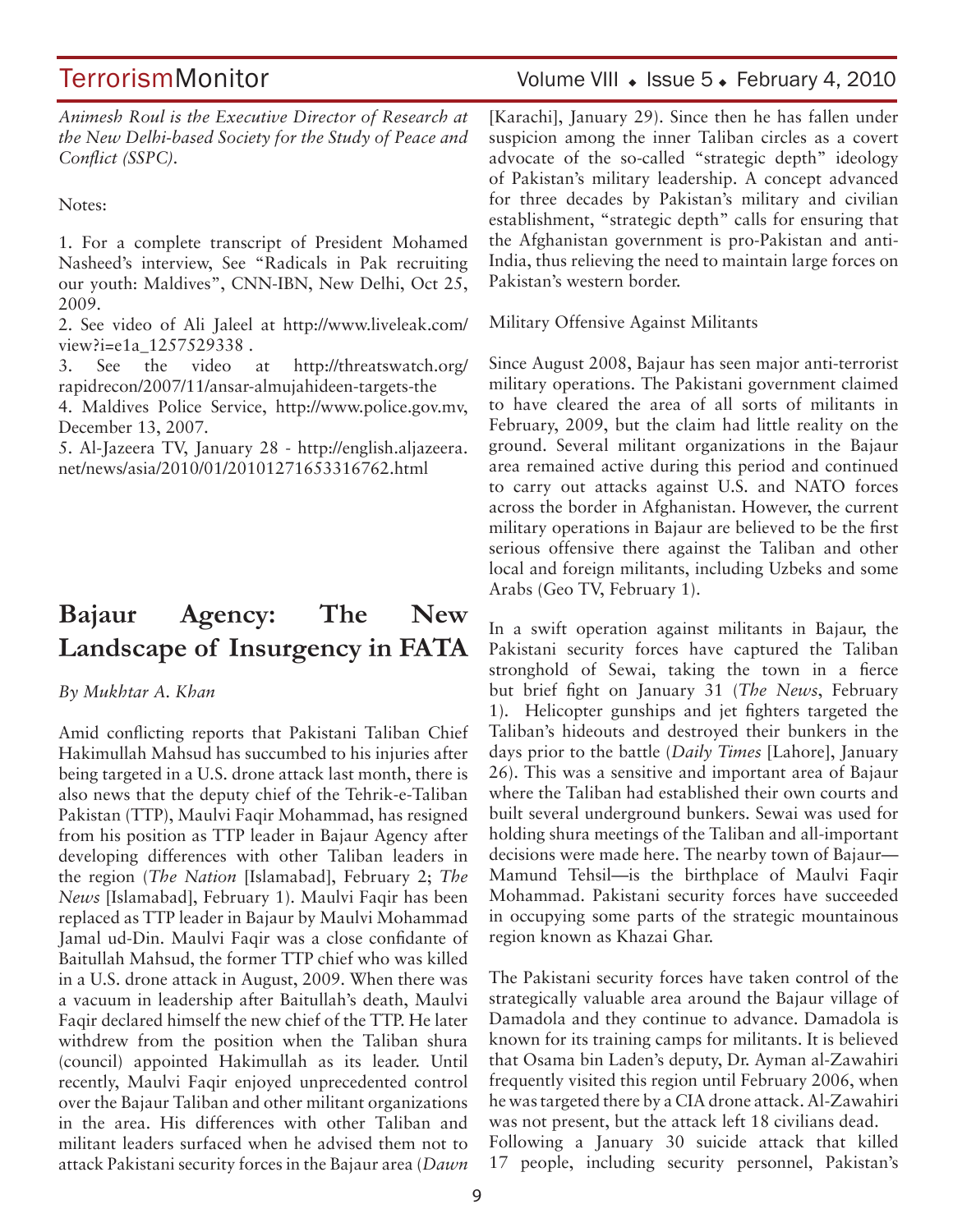paramilitary Frontier Corps mounted a new offensive coordinated with attacks by Pakistani fighter-jets. The renewed operations were reported to have killed as many as 15 militants, including four foreign fighters (*Dawn* [Karachi], February 4; *The Nation*, February 5; *Daily Times*, February 5).

In military operations over the past two years, the government has remained unable to demonstrate its strength and maintain its writ over strategic regions of Bajaur such as Khazai Ghar, Damadola and Loi Sam, all of which border the Kunar province of Afghanistan, infamous for its persistent Taliban insurgency (BBC Urdu, February 1). Kunar has been the site of some of the deadliest attacks on U.S. and Coalition forces and has easy road access to Nuristan province, yet another hotspot for the Taliban insurgency. Saudi-style Wahhabism has a significant influence in these areas due to Arab investments in Wahhabi madrasssas. The Soviets faced stiff resistance in Kunar and were badly defeated there before withdrawing to Kabul.

### Attraction for Militancy

With Bajaur's utility as a staging point and resting place for attacks on the bordering Afghan provinces of Kunar and Nuristan, the region has attracted a great number of militants from various jihadi organizations, both local and foreign. Until recently, Maulvi Faqir Mohammad and Qari Ziaur Rahman were the most influential militant leaders. However, two other names have now come to prominence: the aforementioned Maulana Mohammad Jamal ud-Din (a.k.a. Maulvi Dadullah) and a commander named Burhanuddin, who is reportedly the new deputy chief of the Bajaur TTP (*Dawn*, January 29). The change in leadership has taken place in view of differences between Taliban over how to react to a Pakistani government military offensive (Aaj TV, February 1).

Qari Ziaur Rahman, an Afghan jihadi commander with close ties to the TTP leadership, has struggled to form a consensus among the Bajaur Taliban, but apparently he has been unsuccessful. Qari Ziaur is considered to be a commander of great influence and power on both sides of the border. In late 2008, he inflicted heavy casualties on Pakistani security forces while siding with the TTP. Qari Ziaur leads a group of trained fighters which includes Uzbeks, Turkmens, Afghans and Arabs (*Daily Times* [Lahore], October 24, 2008). He is wanted by the U.S. government and has a bounty on his head of \$350,000. He was once arrested by the Pakistan government but was later released in an exchange of prisoners with the TTP. Qari Ziaur maintains close ties with Taliban supreme leader Mullah Mohammad Omar and is also a member of his shura.

Besides Qari Ziaur's group and the TTP, the Bajaur tribal region is home to several other jihadi organizations and their leaders. Common to all of them is the Wahhabi view of jihad. The Tehrik-e-Nifazi Shariat-e-Mohammadi (TNSM) has acted as a foundation for the Wahhabi ideology. Forty-year-old Maulvi Faqir Mohammad was an active member of TNSM before joining the ranks of TTP. The teaching and preaching of TNSM founder Maulana Sufi Mohammad has contributed to the radicalization of a vast area of Bajaur. During the U.S. attack on Afghanistan that followed 9/11, Sufi Mohammad gathered some 10,000 fighters to wage jihad against U.S. forces in Afghanistan.

The Harkat-ul-Jihadi Islami (HuJI) of Qari Saifullah Akhtar and the Jaish-e-Islami (JeI) of Qari Wali Rahman have also established jihadi bases in the Bajaur area. Likewise, the Islamic Movement of Uzbekistan (IMU) and Islamic Jihad Union (IJU) also have a presence in the area (see *Terrorism Monitor*, March 19, 2009). A year ago, these militant outfits were very strong and active, but after successive military operations they were rendered inactive and have retreated to the mountains.

### Conclusion

The hitherto invincible stronghold of militancy in Bajaur is gradually falling into the hands of the Pakistani government. There is resistance in some areas to the operations of the security forces, but as a whole the militants are withdrawing fast from their positions. Is this a part of the Taliban's tactical strategy or they have really been weakened? The answer could be both. These days the Taliban are faced with leadership crises and a growing disrespect for the Pakistani Taliban among the local Pashtuns. After tasting the death and destruction brought by the militants' terrorist actions, there has been a growing realization among the civil and military establishment that they can no longer tolerate militant ideologies in the name of establishing a so-called strategic depth. Pakistan's Army Chief Ashfaq Pervez Kayani has already hinted at such a shift in his recent talks with the media (*The News* [Islamabad], February 2). The army has started signaling that the militants will no longer be handled softly. At the same time, however, the Army is looking for a broader regional solution to the ongoing crises with an aim secure Pakistan's eastern and